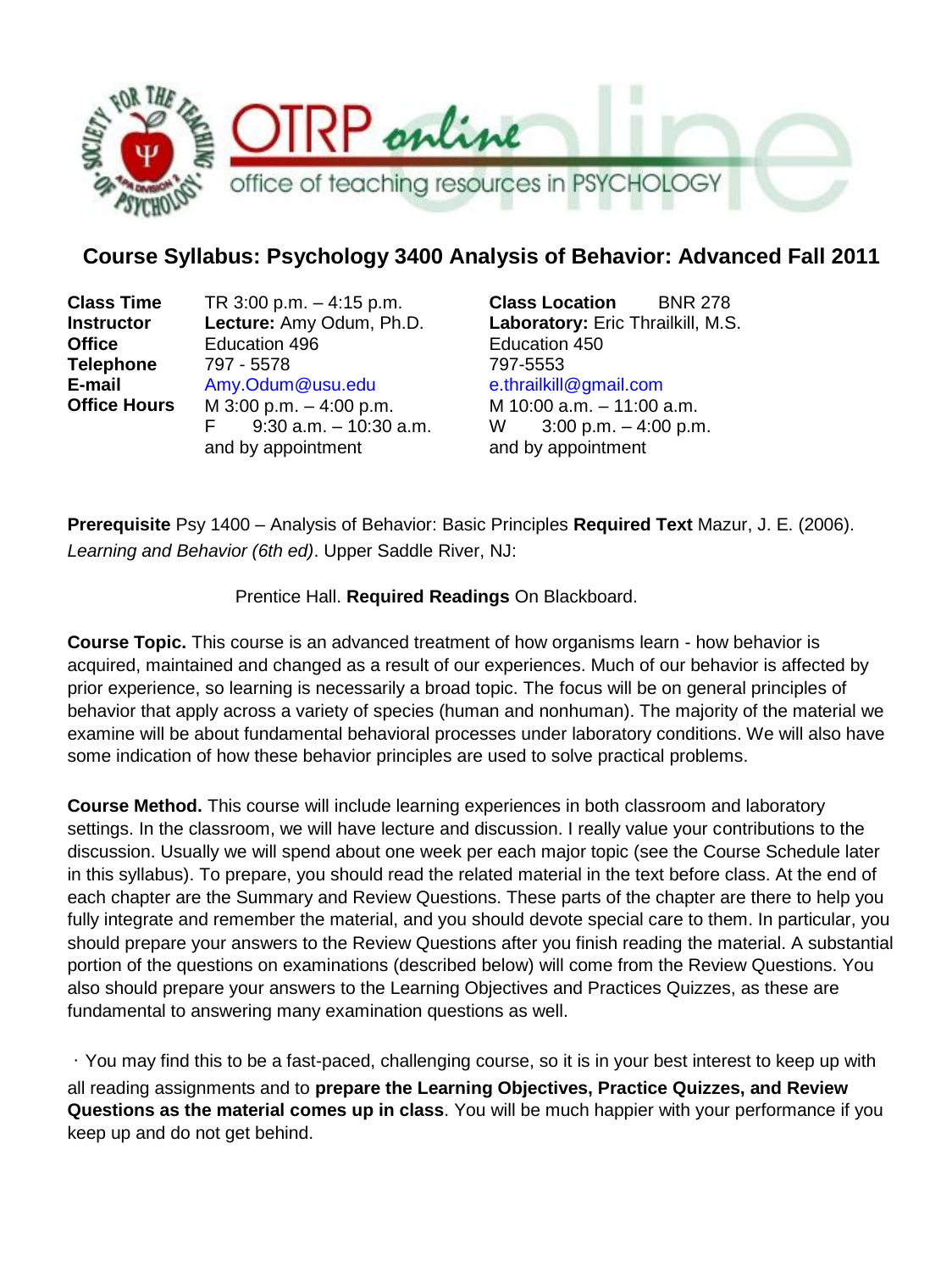We will also have selected **Readings** that go along with the major course topics (see the Course Schedule). These readings are to illuminate the course topics and to give you exposure to the basic scientific literature. The readings contain a mixture of classic and modern papers. You will probably find some of them quite challenging, so **give yourself plenty of time to read them** (and to read them again). I will post the readings on Blackboard. There will be a quiz (5 multiple choice questions) at the beginning of class on the day that each reading is assigned. There will be 4 quizzes, each worth 20 points (2% of your grade). To prepare for quizzes, you should answer the questions on the **Reading Guide** that will be posted on Blackboard.



**In the laboratory,** you will complete advanced laboratory exercises with a pigeon. These exercises are designed to give you direct experience with the procedures and concepts discussed in the classroom. This type of learning will help you to remember and put in practice the principles we discuss in class. The laboratory exercises will start approximately 6 weeks after the semester is underway. You will

be responsible for your pigeon's well being and care. You will weigh your pigeon, place it into an experimental chamber, give computerized directions to the apparatus for that exercise, feed the pigeon appropriately after the session, and record and analyze the data. Each person will choose a partner for the laboratory and together with your partner you will be responsible for conducting the laboratory sessions five days per week at the same time each day (the time that you signed up for as your laboratory section). You will prepare a **laboratory report** in APA format on the major lab experiment. You will receive feedback on drafts of each section of the paper before submitting the final version. Detailed instructions and directions will be given on the laboratory syllabus.

There will be **four examinations** during the semester, each covering two major topics and additional readings (**see the Course Schedule**). You are expected to know material from class meetings, your reading of the text and other assigned readings, and laboratory exercises. Some examination questions will come exclusively from class meetings, some will come exclusively from your reading, and some will come from material that has been covered in multiple formats (e.g., class and reading). Examination questions from the chapters will come extensively from the Learning Objectives, Practice Quizzes, and Review Questions in each chapter of the text. The format of the examinations will be multiple choice and short essays. The comprehensive **final examination** will have the same format. The final exam will have questions from the most recent course material as well as comprehensive questions taken extensively from previous exams.

You will be able take a **missed examination** only if you have a documented and compelling reason for your absence during the exam. You should let me know as soon as you realize you might miss an exam. **If** you are allowed to take a make-up exam, it will be **all-essay format** during a special makeup time at the end of the semester (to be announced).

There will be one source of possible **extra credit points** in this course. I will give you short in-class assignments to help illuminate the material. The times will not be announced beforehand. You can turn these assignments in for extra credit after completing them in class. The number of extra credit points available throughout the entire semester will be approximately 15 (up to 1.5% of your total grade). Extra credit assignments cannot be made up if they are missed.

You are expected to attend class every day it meets, having read the material associated with the topic, being ready to ask any questions you may have, and being prepared to discuss and engage the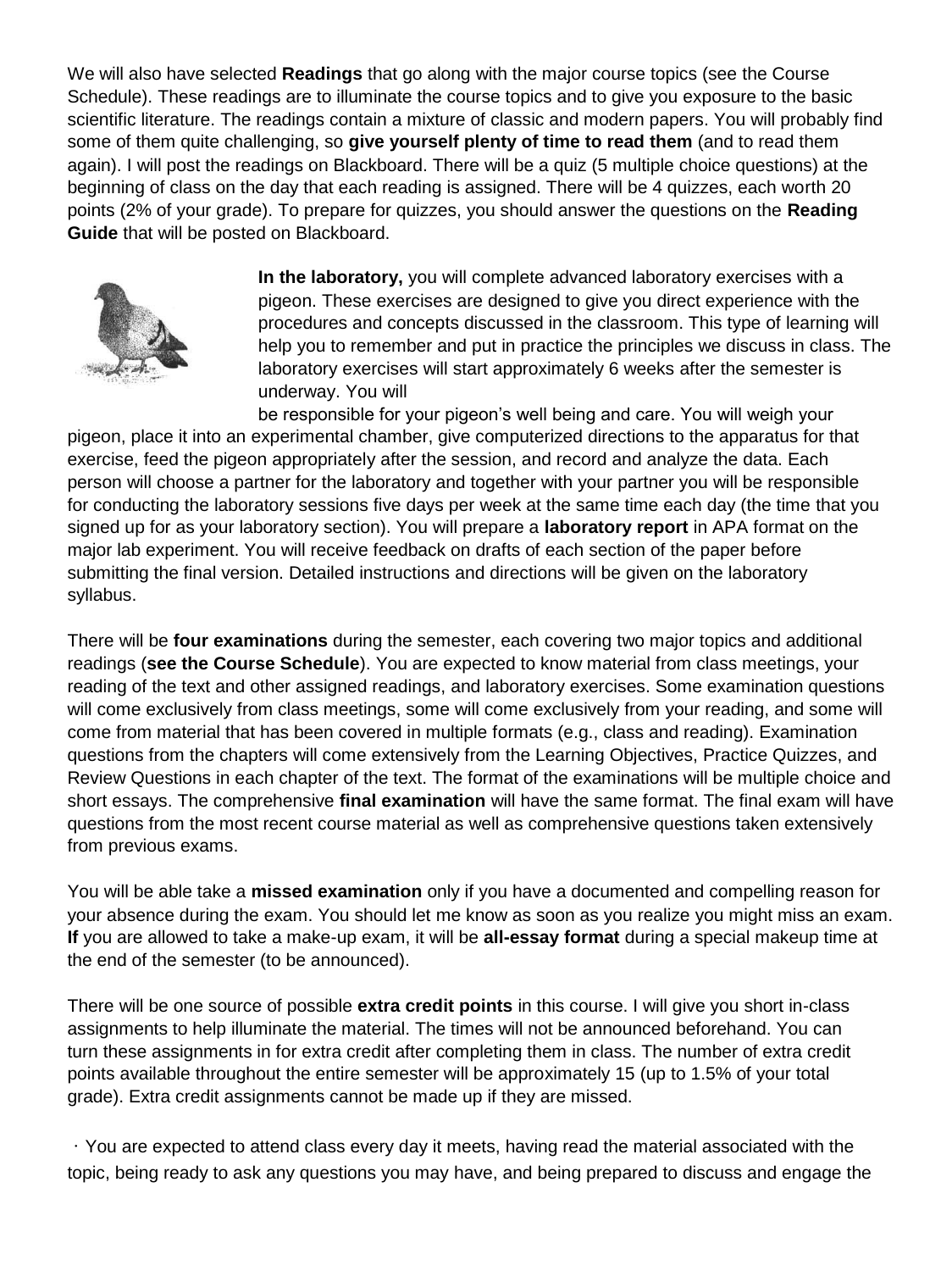material. For examinations, you are expected to have come to class and laboratory each day scheduled, to have read thoroughly and repeatedly all assignments, to have studied your classroom notes, and to have prepared and studied your answers to the **Learning Objectives, Practice Quizzes, and Review Questions** from each chapter of the text. Examination questions will cover not only your ability to remember basic facts, but also to apply them, to perform analyses given appropriate information, and to compare and contrast evidence, among other things.

Please do not engage in **academic dishonesty** of any kind in this course. Academic dishonesty of any kind will result in the appropriate consequences under institutional guidelines.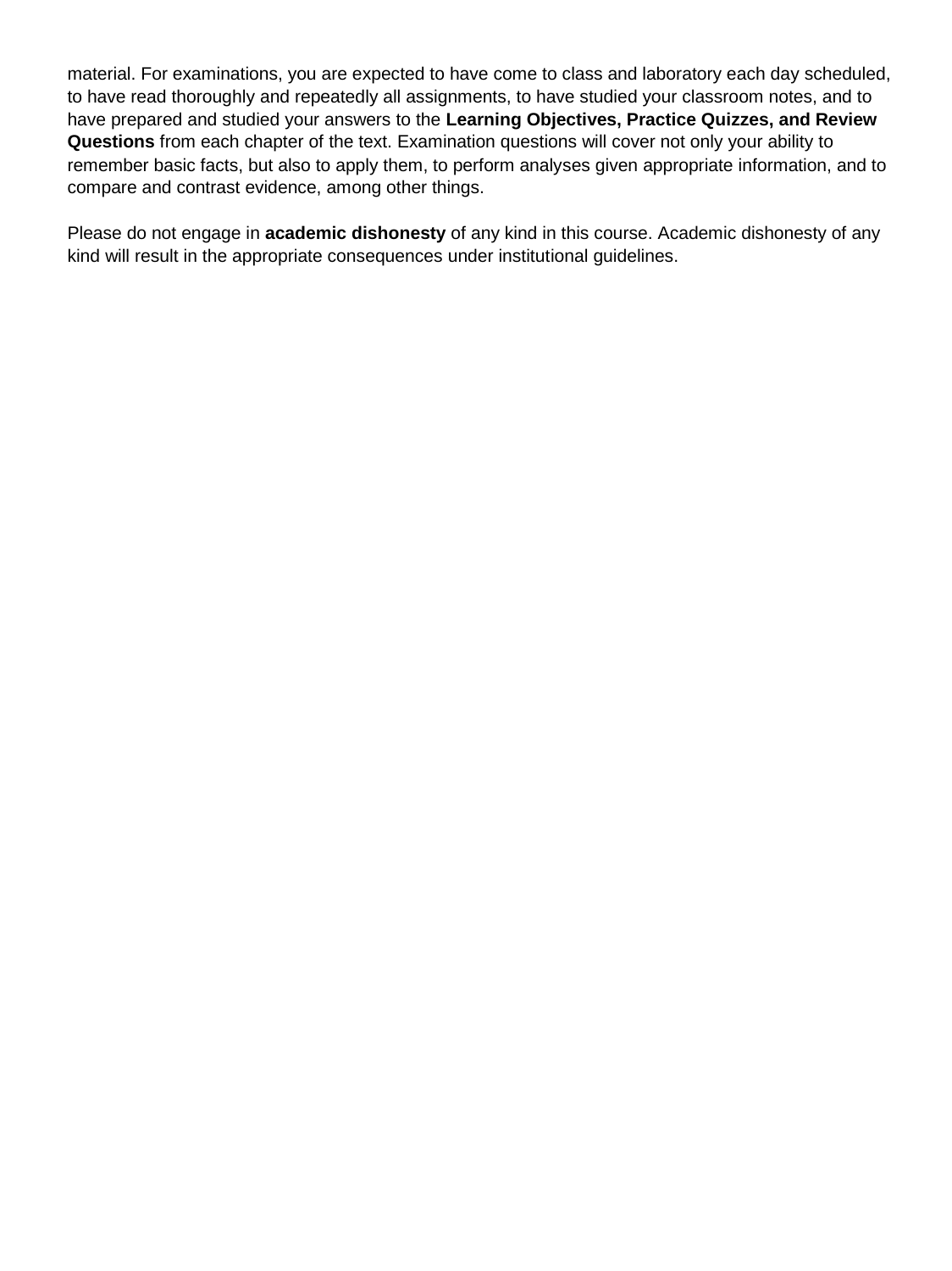### **Course Learning Objectives**

When you finish this course, you should have advanced knowledge about the experimental analysis of behavior. You should also have an in-depth idea of what it is like to conduct laboratory experiment studies. At the end of the semester, you should be able to:

- Evaluate scientific theories in psychology
- Describe the essential features of behavioral psychology
- Describe the importance of laboratory research with non-human animals
- Describe basic procedures and principles in classical conditioning
- Describe advanced procedures, principles and theories in classical conditioning
- Describe basic procedures and principles in operant conditioning
- Describe schedules of reinforcement and the resulting performance
- Describe theories of schedule performance, including behavioral momentum
- Describe procedures and principles of choice behavior
- Describe theories of choice behavior, including matching, maximizing, and self-control
- Describe the phenomena involved in stimulus control, including generalization, errorless discrimination learning, and behavioral contrast
- Describe and differentiate theories of stimulus control
- Describe the phenomena of concept formation and transfer of learning
- Conduct laboratory research in a modern computer-controlled laboratory, including animal handling and care, apparatus evaluation, computer control of apparatus, and data maintenance and analysis

• Prepare a laboratory report on an experiment in standard American Psychological Association style

## **Course Readings (On Blackboard)**

#1: 09/08/11 Skinner, B. F. (1971). A technology of behavior. In *Beyond freedom and dignity* (pp. 3 – 25). New York: Alfred A. Knopf.

#2: 09/20/11 Bouton, M. E. (2002). Context, ambiguity, and unlearning: Sources of relapse after behavioral extinction. *Biological Psychiatry, 52,* 976 – 986.

#3: 10/27/11 Nevin, J. A. (1974). Response strength in multiple schedules. *Journal of the Experimental Analysis of Behavior, 21,* 389-408.

#4: 11/17/11 Odum, A. L. (*in press*). Delay discounting: I'm a *k*, you're a *k*. *Journal of the Experimental Analysis of Behavior.* 

### **Disability Resource Center Statement:**

*Students with ADA-documented physical, sensory, emotional or medical impairments may be eligible for reasonable accommodations. Veterans may also be eligible for services. All accommodations are coordinated through the Disability Resource Center (DRC) in Room 101 of the University Inn, (435)797-2444 voice, (435)797-0740 TTY, (435)797-2444 VP, or toll free at 1-800-259-2966. Please contact the DRC as early in the semester as possible. Alternate format materials are available with advance notice.*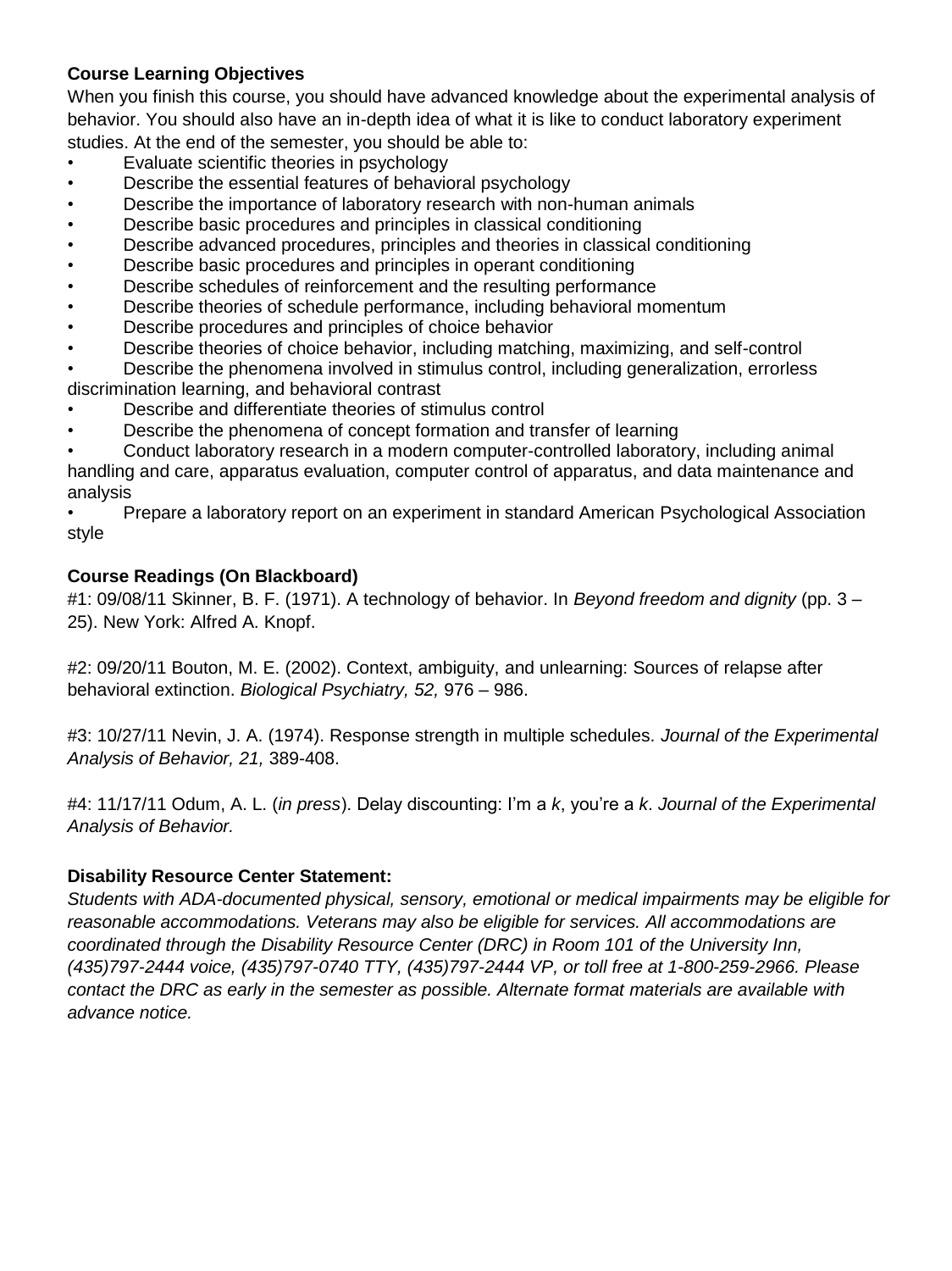# **Assessment Summary**

The following chart shows the source of all points available in class. You can keep up with your grade as the semester progresses by filling in the chart with your obtained grade.

| <b>Source</b>           | <b>Percentage of Total</b> | <b>Possible</b><br><b>Points</b> | <b>Your Points</b><br>(Record Here) | <b>Final Grade</b> | <b>Point Range</b> |
|-------------------------|----------------------------|----------------------------------|-------------------------------------|--------------------|--------------------|
| Exam 1                  | 12%                        | 120                              |                                     | A                  | 1000-925           |
| Exam 2                  | 12%                        | 120                              |                                     | A                  | 924-900            |
| Exam 3                  | 12%                        | 120                              |                                     | $B+$               | 899-875            |
| Exam 4                  | 12%                        | 120                              |                                     | B                  | 874-825            |
| Quiz 1                  | 2%                         | 20                               |                                     | B                  | 824-800            |
| Quiz 2                  | 2%                         | 20                               |                                     | $C+$               | 799-775            |
| Quiz 3                  | 2%                         | 20                               |                                     | C                  | 774-725            |
| Quiz 4                  | 2%                         | 20                               |                                     | C                  | 724-700            |
| Lab<br><b>Exercises</b> | 20%                        | 200                              |                                     | D+                 | 699-675            |
| <b>Final Exam</b>       | 24% (6% new, 18%<br>comp)  | 240                              |                                     | D                  | 674-625            |
| <b>Extra Credit</b>     |                            |                                  |                                     | D                  | 624-600            |
| Total                   | 100%                       | 1000                             |                                     | F                  | 599 and less       |

T 08/30 Introduction & Pretest (Extra Credit)

R 09/01 Chapter 1 – Psychology of Learning & Behavior

T 09/06 Chapter 1 – Psychology of Learning & Behavior, continued

**R 09/08** Chapter 1, continued; **Reading 1 – Technology of Behavior (Skinner, 1971)** 

## earn a great grade in this course, you should do the following:

- 1. Come to class every time it meets
- **T. Some to stace every time it meets**<br>2. Read all assigned material  $2.$  Read all assigned material  $2.$
- 3. Complete the Learning Objectives, Practice Quizzes, and Review Questions in the text r 09/29 Chapter 5 – Theories and Research on Classical Conditioning and Research on Classical Conditioning and Research on Classical Conditioning and Research on Classical Conditioning and Research on Classical Conditionin
- 4. Complete the Reading Guides for Quizzes
- mediate the Sample Exam Questions<br>5. Complete the Sample Exam Questions  $T$ . Complete the Cample Exam Questions
- 6. Ask questions if something is not clear

# **Grade Insurance Policy Property Schedules: Experimental Analyses and Applications: Experimental Analysis and Applications: Experimental Applications: Experimental Applications: Experimental Applications: Experimental Ap**

At this point in the semester, there are 21 regular class days remaining (excluding exam dates and breaks).  $\pi$  and  $\mu$  point in the schesich, there are

If you come to class at least 19 of those 21 days, you will protect your final grade from the possibility of missing the next letter grade by a few points.

If you are within 5 points of the next letter grade, you will receive the next highest grade. The 14 december 14  $\sim$ **R** 11 you are within 5 points of the next letter grade, you will receive t

For example, if you have 895 points, instead of receiving a B+, you will receive an A- in recognition of your effort in attending class regularly. **READING COMPRETE 14 (CHAPTER 14 ANDRE) READING 14 (CHAPTER 14 A** 

**To**